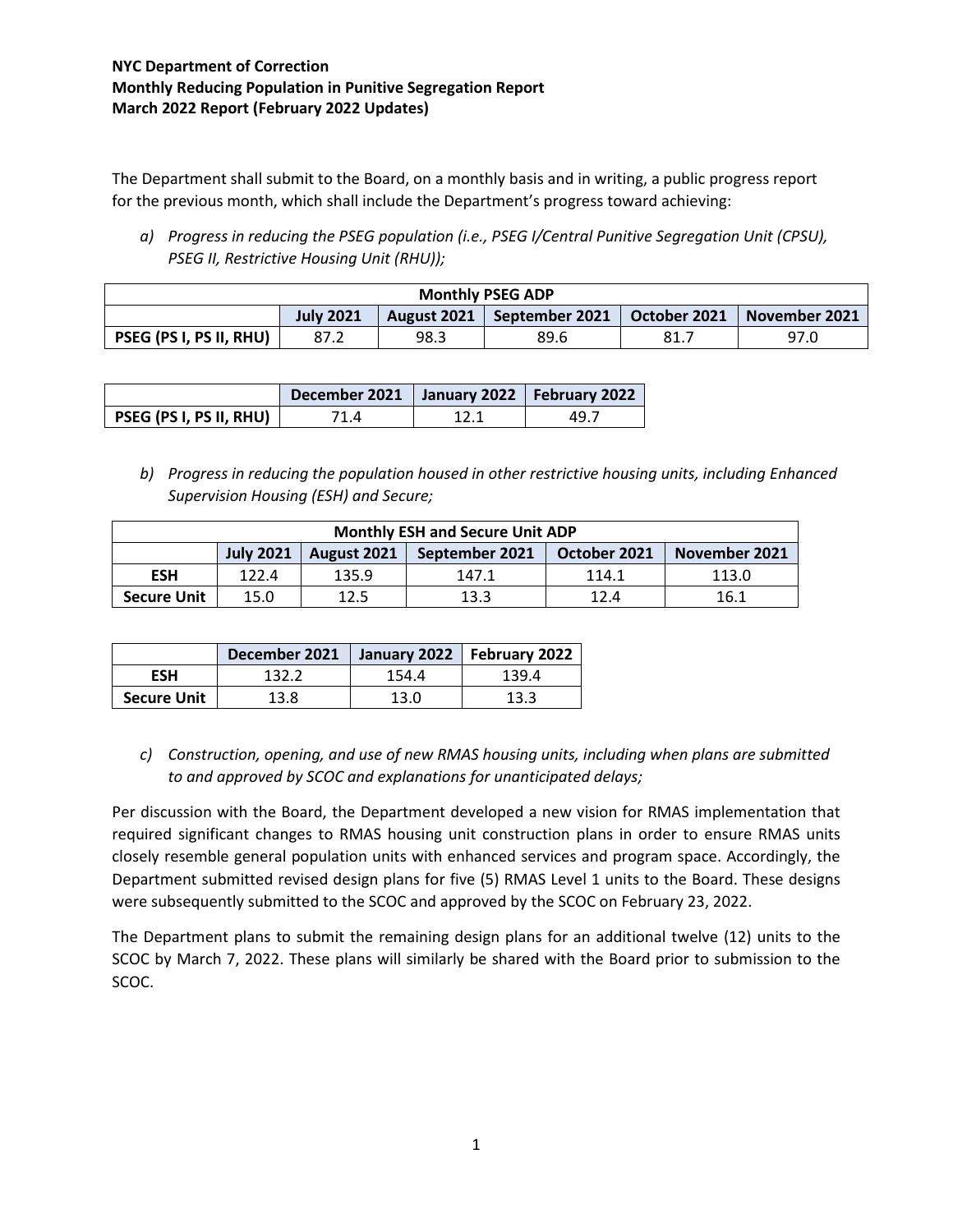## **NYC Department of Correction Monthly Reducing Population in Punitive Segregation Report March 2022 Report (February 2022 Updates)**

- *d) Development of Department policies governing the operation of RMAS disaggregated by the stage of their development, as follows:*
	- i. Commenced drafting;
	- ii. Signed by DOC and posted on DOC's public website;
	- iii. Integrated into training of DOC staff.

Per the previous reports, all draft policies were previously shared with the Board. However, in alignment with the Department's new vision for RMAS implementation, the Department re-initiated the draft review process for the RMAS directive. The Department plans to share an updated draft directive with the Board during the week of March 7, 2022. The Department plans to incorporate the updated directive into training materials by March 8, 2022. All RMAS-related policies will be signed and promulgated at the time of RMAS implementation.

- *e) Implementation of training on RMAS, including:*
	- i. Status of curriculum development;
	- ii. Number of staff scheduled to be trained disaggregated by uniform and non-uniform status;
	- iii. Number of staff who have been trained, disaggregated by uniform and non-uniform status.

Per the pervious report, the Department finalized RMAS training materials and the full training curricula was shared with the Board. To date, the Department trained 81 uniform and 22 non-uniform staff. An additional 7 uniform and 7 non-uniform staff have completed partial training. The Department plans to relaunch training on March 7, 2022 with classes of up to 20 uniform staff on two tours in order to train up to 40 uniform staff per week. Additional non-uniform staff will be included in trainings as they are onboarded.

## *f) Implementation of programming in RMAS.*

RMAS programming will be individualized and geared to address the root causes of violent behavior. The Department acknowledges the critical function of programming and meaningful engagement in maintaining safe and secure facilities. The Department is currently in the process of hiring and onboarding additional program counselors and support staff who will receive the RMAS training alongside uniform staff. The Department completed the drafting of a programming plan and sample daily engagement schedules for individuals in RMAS Levels 1 and 2. These plans are subject to change as implementation develops and were provided in the Department's Comprehensive Transition Plan submitted to the Board on August 9, 2021 as required by §6-26(b).

*g) The provision of services such as recreation, visits, and privileges in the general population which exceed the requirements of the Minimum Standards outlined in Chapter 1 of Title 40 of the Rules of the City of New York;*

All services in general population adhere to the requirements of Board Minimum Standards with alterations in accordance with public health guidance related to COVID-19. The Department continues to